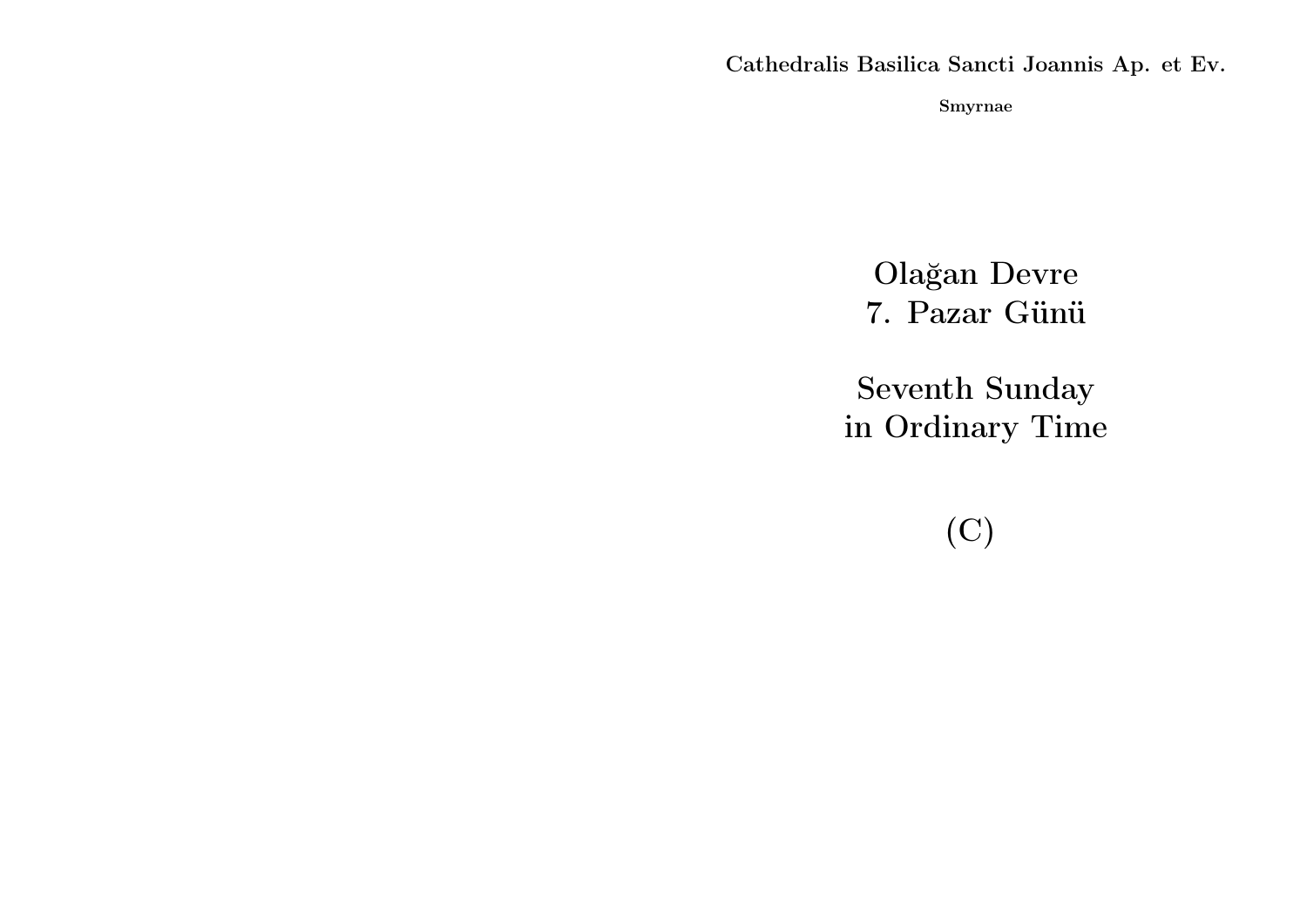Introductory Rites

P. In the name of the Father, and of the Son, and of the Holy Spirit. A. Amen.

P. The grace of our Lord Jesus Christ and the love of God and the communion of the Holy Spirit be with you all.

A. And with your spirit.

# Penitential Act

P. Brethren, let us acknowledge our sins, and so prepare ourselves to celebrate the sacred mysteries.

I confess to almighty God, and to you, my brothers and sisters, that I have greatly sinned, in my thoughts and in my words, in what I have done and in what I have failed to do, through my fault, through my fault, through my most grievous fault; therefore I ask blessed Mary ever-Virgin, all the Angels and Saints, and you, my brothers and sisters, to pray for me to the Lord our God.

May almighty God have mercy on us, forgive us our sins, and bring us to everlasting life.

A. Amen.

# Kyrie

- 
- 
- 
- 

- V. Kyrie, eleison.  $P.$  Lord, have mercy.
- R. Kyrie, eleison. A. Lord, have mercy.
- V. Christe, eleison. P. Christ, have mercy.
- R. Christe, eleison. A. Christ, have mercy.
- V. Kyrie, eleison.  $P$ . Lord, have mercy.
- R. Kyrie, eleison. A. Lord, have mercy.

# Komünyon Nakaratı Luka 6,36

C. Mesih İsa şöyle diyor: «Peder'iniz merhametli olduğu gibi, siz de merhametli olun.»

# Komünyon'dan sonra Dua

R. Ebedi ve her şeye kadir Allah, sonsuz kurtuluşun kaynağı olan kutsal ekmeği aldıktan sonra sana yine yalvarıyoruz: Cennette seninle birlikte yaşayabilmemiz için, her zaman bize nimetlerini bağışla. Bunu Rabbimiz Mesih İsa'nın adına senden dileriz.

C. Amin.

# Takdis

- $R$ . Rab sizinle olsun.
- $C$ . Ve sizin ruhunuzla.
- R. Her şeye kadir ve tek Allah olan Peder ve Oğul  $\mathbf{\ddot{F}}$  ve Kutsal Ruh sizleri takdis etsin.
- C. Amin
- R. Hayatınızla Rab'bi yüceltiniz. Barış içinde gidiniz.
- C. Allah'a şükürler olsun.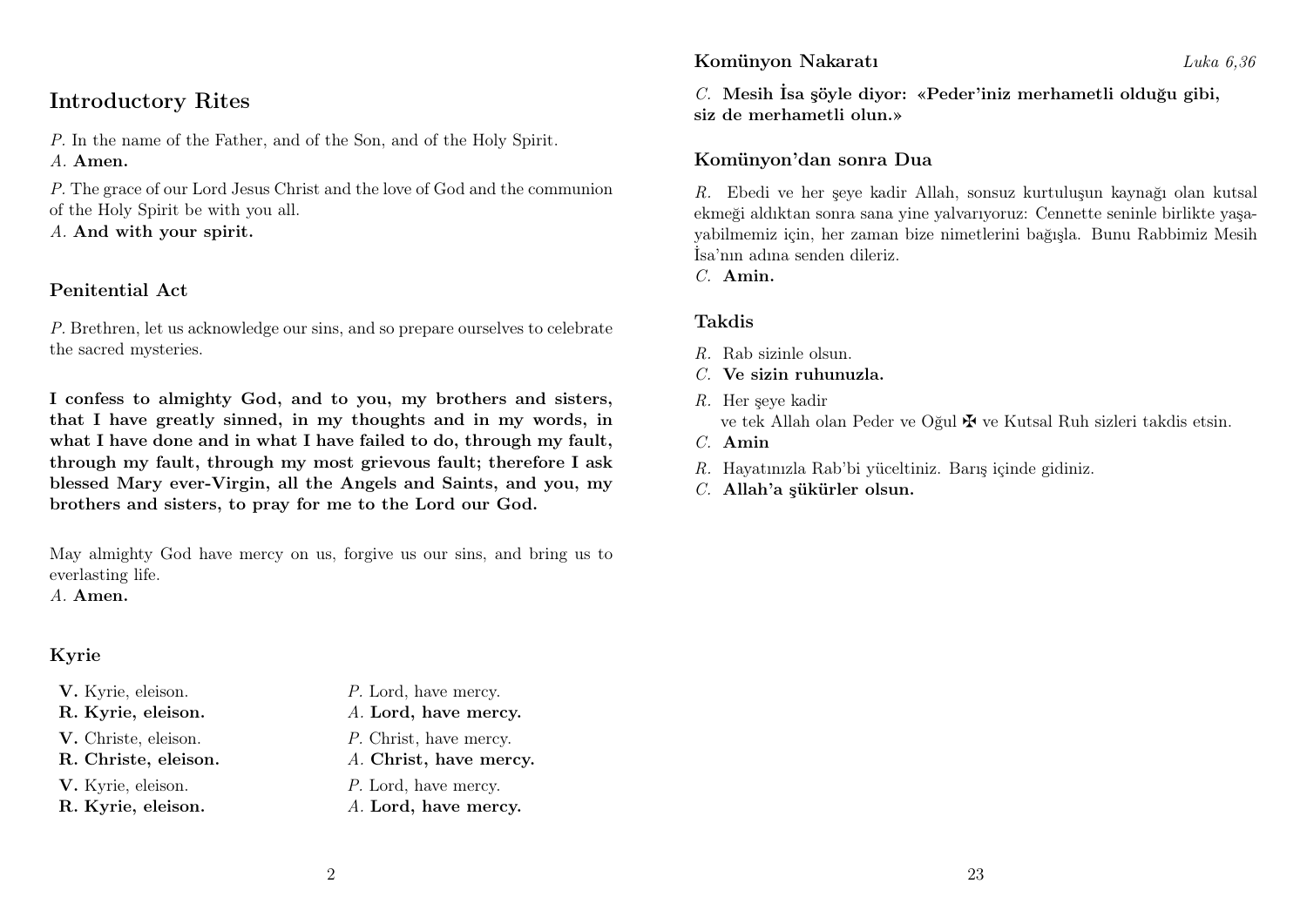A. Thus says the Lord: « Be merciful, just as your Father is merciful.»

## Prayer after Communion

P. Grant, we pray, almighty God, that we may experience the effects of the salvation which is pledged to us by these mysteries. Through Christ our Lord. A. Amen.

# Blessing

- P. The Lord be with you.
- A. And with your spirit.
- P. May almighty God bless you, the Father and the Son  $\mathbf{\ddot{F}}$  and the Holy Spirit.
- A. Amen.
- P. Go in peace, glorifying the Lord by your life.
- A. Thanks be to God.

# Giriş Duaları

R. Peder, Oğul ve Kutsal Ruh'un adına.

C. Amin.

R. Rab'bimiz Mesih İsa'nın lütfu, Peder Allah'ın sevgisi ve birlik sağlayan Kutsal Ruh'un kudreti daima sizinle beraber olsun.

C. Ve sizin ruhunuzla.

# Pişmanlık Eylemi

R. Kurtuluşumuzun gizemini kutlamadan önce günahkâr olduğumuzu hatırlayalım ve pişmanlık duyarak Allah'tan af dileyelim.

Her şeye kadir Allah'a ve size kardeşlerim, düşüncelerimle ve sözlerimle, eylemlerimle ve ihmallerimle çok günah işlediğimi itiraf ediyorum. Gerçekten günah işledim. Bu nedenle Bakire Meryem Ana'ya, Meleklere, bütün Azizlere ve size kardeşlerim, yalvarıyorum, benim için Rab'bimiz Allah'a dua ediniz.

Her şeye kadir Allah bize merhamet etsin, günahlarımızı affetsin ve bizi ebedi hayata kavuştursun.

R. Amin.

# Kyrie

| V. Kyrie, eleison.   | R. Rab'bim, bize merhamet eyle.   |
|----------------------|-----------------------------------|
| R. Kyrie, eleison.   | C. Rab'bim, bize merhamet eyle.   |
| V. Christe, eleison. | R. Mesih Isa, bize merhamet eyle. |
| R. Christe, eleison. | C. Mesih İsa, bize merhamet eyle. |
| V. Kyrie, eleison.   | R. Rab'bim, bize merhamet eyle.   |
| R. Kyrie, eleison.   | C. Rab'bim, bize merhamet eyle.   |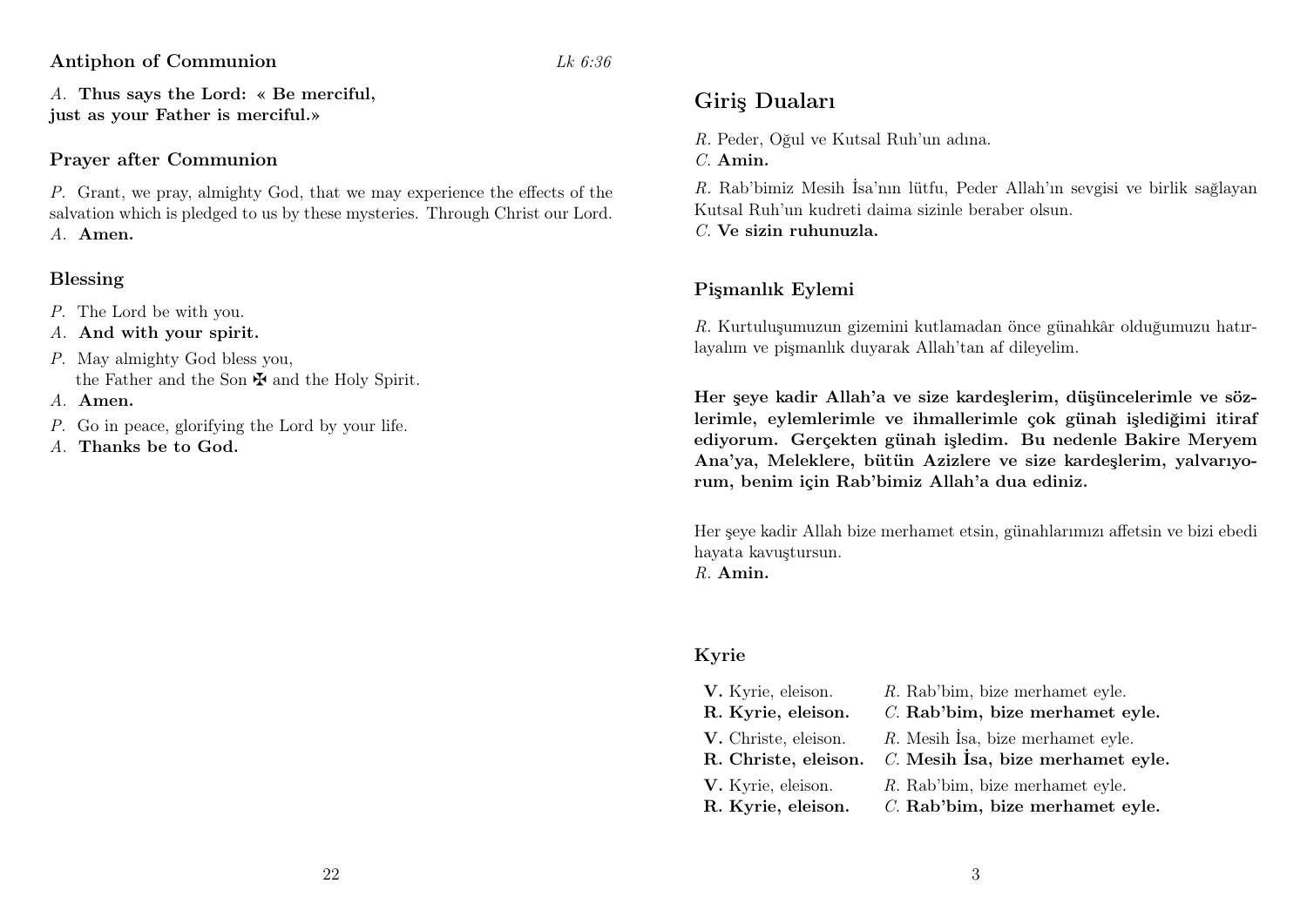## Gloria

Gloria in excelsis Deo et in terra pax hominibus bonae voluntatis. Laudamus te, benedicimus te, adoramus te, glorificamus te, gratias agimus tibi propter magnam gloriam tuam, Domine Deus, Rex caelestis Deus Pater omnipotens, Domine Fili unigenite, Iesu Christe, Domine Deus, Agnus Dei, Filius Patris, qui tollis peccata mundi, miserere nobis; qui tollis peccata mundi, suscipe deprecationem nostram. Qui sedes ad dexteram Patris, miserere nobis. Quoniam tu solus Sanctus, tu solus Dominus, tu solus Altissimus, Iesu Christe, cum Sancto Spiritu: in gloria Dei Patris. Amen.

Glory to God in the highest, and on earth peace to people of good will. We praise you, we bless you, we adore you, we glorify you, we give you thanks for your great glory, Lord God, heavenly King, O God, almighty Father.

Lord Jesus Christ, Only Begotten Son, Lord God, Lamb of God, Son of the Father, you take away the sins of the world, have mercy on us; you take away the sins of the world, receive our prayer; you are seated at the right hand of the Father, have mercy on us.

For you alone are the Holy One, you alone are the Lord, you alone are the Most High, Jesus Christ, with the Holy Spirit, in the glory of God the Father. Amen.

#### Let us pray

P. Grant, we pray, almighty God, that, always pondering spiritual things, we may carry out in both word and deed that which is pleasing to you.

Through our Lord Jesus Christ, your Son, who lives and reigns with you in the unity of the Holy Spirit, one God, for ever and ever.

#### A. Amen

R. Her kötülükten bizi kurtar, Allah'ım; günlerimizi barış ve huzur içinde geçirmemize yardım et. Merhametinle günahtan bizi kurtar; sonsuz mutluluğun ümidi içinde yaşayan ve Kurtarıcımız Mesih İsa'nın gelişini bekleyen bizleri, yaşamdaki zorluklar karşısında koru ve kuvvetlendir.

C. Çünkü hükümdarlık, kudret ve yücelik ebediyen senindir.

R. Rab'bimiz Mesih İsa, Havarilerine "Sizleri barış içinde bırakıyorum, size benim huzurumu veriyorum" dedin. Günahlarımıza değil, Kilisenin imanına bak ve ona isteğine göre birlik ve barış bağışla. Sen Allah olarak ebediyen varsın ve hükmedersin.

C. Amin.

- R. Allah'ın selameti daima sizinle olsun.
- C. Ve sizin ruhunuzla.
- R. Kardeşlerim, Mesih'in sevgisi içinde birbirinize barış ve huzur dileyiniz.

#### Agnus Dei

Agnus Dei, qui tollis peccata mundi: miserere nobis. Agnus Dei, qui tollis peccata mundi: miserere nobis. Agnus Dei, qui tollis peccata mundi: dona nobis pacem.

Ey insanların günahlarını kaldıran Allah'ın kurbanı bize merhamet eyle. Ey insanların günahlarını kaldıran Allah'ın kurbanı

bize merhamet eyle.

Ey insanların günahlarını kaldıran Allah'ın kurbanı, bize barış ve huzur bağışla.

R. Ne mutlu Rab'bin sofrasına davet edilenlere. İşte Allah'ın kurbanı, dünyayı günahlardan kurtaran budur.

C. Rab'bim, bana gelmene layık değilim, ancak tek bir söz söyle, ruhum şifa bulacaktır.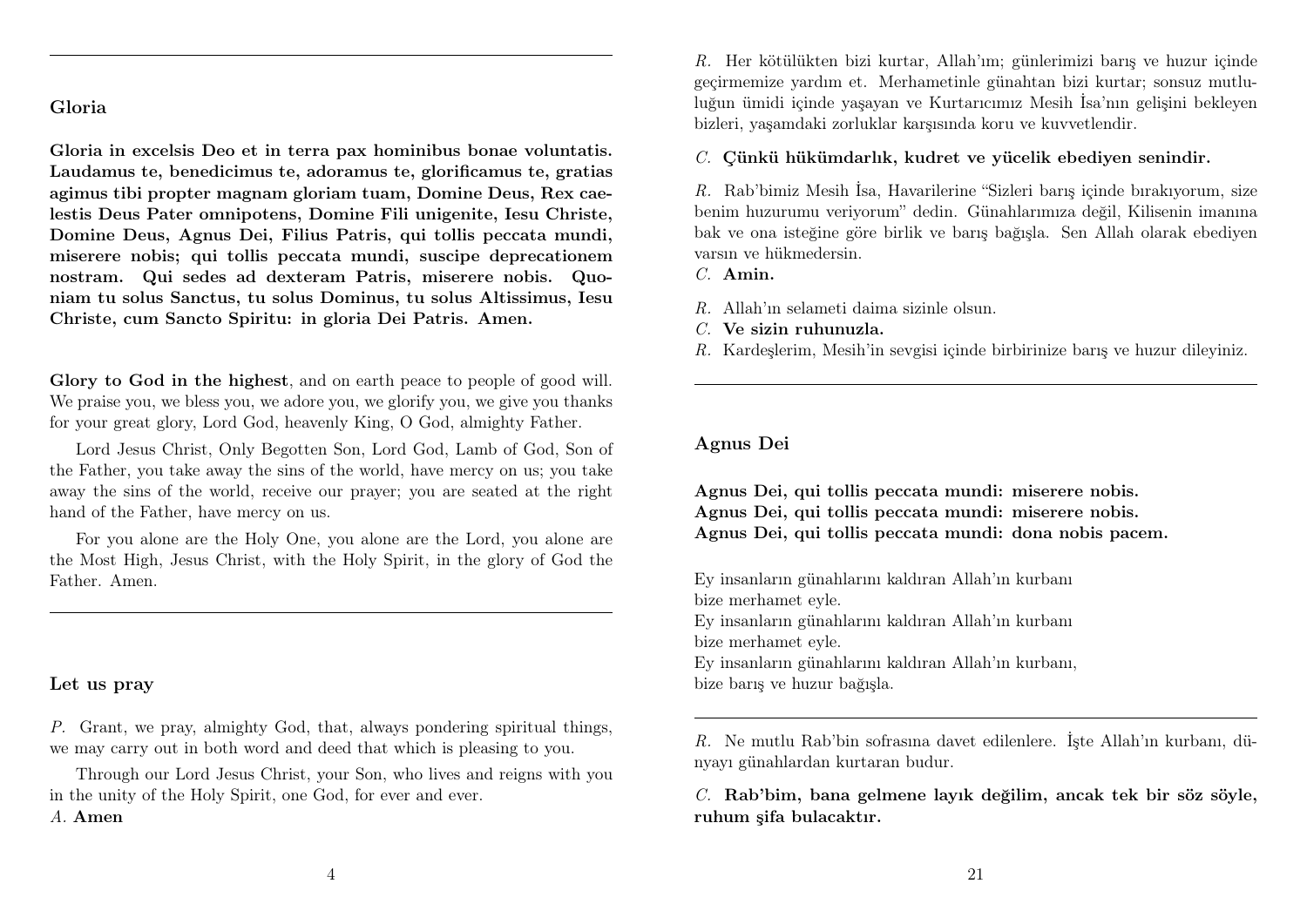P. Deliver us, Lord, we pray, from every evil, graciously grant peace in our days, that, by the help of your mercy, we may be always free from sin and safe from all distress, as we await the blessed hope and the coming of our Savior, Jesus Christ.

A. For the kingdom, the power, and the glory are yours, now and for ever.

P. Lord Jesus Christ, who said to your Apostles: Peace I leave you, my peace I give you; look not on our sins, but on the faith of your Church, and graciously grant her peace and unity in accordance with your will. Who live and reign for ever and ever.

A. Amen.

P. The peace of the Lord be with you always.

A. And with your spirit.

P. Let us offer each other a sign of peace.

### Agnus Dei

Agnus Dei, qui tollis peccata mundi: miserere nobis. Agnus Dei, qui tollis peccata mundi: miserere nobis. Agnus Dei, qui tollis peccata mundi: dona nobis pacem.

Lamb of God, you take away the sins of the world, have mercy on us. Lamb of God, you take away the sins of the world, have mercy on us. Lamb of God, you take away the sins of the world, grant us peace.

P. Behold the Lamb of God, behold him who takes away the sins of the world. Blessed are those called to the supper of the Lamb.

A. Lord, I am not worthy that you should enter under my roof, but only say the word and my soul shall be healed.

Gloria in excelsis Deo et in terra pax hominibus bonae voluntatis. Laudamus te, benedicimus te, adoramus te, glorificamus te, gratias agimus tibi propter magnam gloriam tuam, Domine Deus, Rex caelestis Deus Pater omnipotens, Domine Fili unigenite, Iesu Christe, Domine Deus, Agnus Dei, Filius Patris, qui tollis peccata mundi, miserere nobis; qui tollis peccata mundi, suscipe deprecationem nostram. Qui sedes ad dexteram Patris, miserere nobis. Quoniam tu solus Sanctus, tu solus Dominus, tu solus Altissimus, Iesu Christe, cum Sancto Spiritu: in gloria Dei Patris. Amen.

Göklerdeki yüce Allah'a övgüler olsun. Yeryüzündeki iyi niyetli insanlara, barış gelsin. Seni överiz, Seni yüceltiriz. Sana ibadet ederiz. Sana hamdederiz. Yüce Allah, göklerin Kralı, her şeye kadir Peder Allah, sonsuz şanın için sana şükrederiz.

Mesih İsa, biricik Oğul, Yüce Allah, Allah'ın Kurbanı, Peder'in Oğlu, dünyanın günahlarını kaldıran Sen, bize merhamet eyle. Dünyanın günahlarını kaldıran Sen, dualarımızı kabul eyle.

Yüce Allah'ın sağında oturan Sen, bize merhamet eyle. Çünkü yalnız Sen kutsalsın, yalnız Sen Rab'bimizsin, yalnız Sen yücesin. Ey Mesih İsa, Kutsal Ruh'la birlikte Peder Allah'ın şanındasın. Âmin.

## Dua edelim

R. Biricik Oğlun aracılığıyla bize sözlerini bildiren merhametli Allah, sana yalvarıyoruz: Sözlerimiz ve tüm yaşantımız senin hoşuna gitsin diye, isteklerini iyi anlamamıza ve yerine getirmemize yardım et.

Bunu seninle ve Kutsal Ruh'la birlikte şimdi ve ebediyen hükmeden Oğlun Rabbimiz Mesih İsa'nın adına senden dileriz. C. Amin.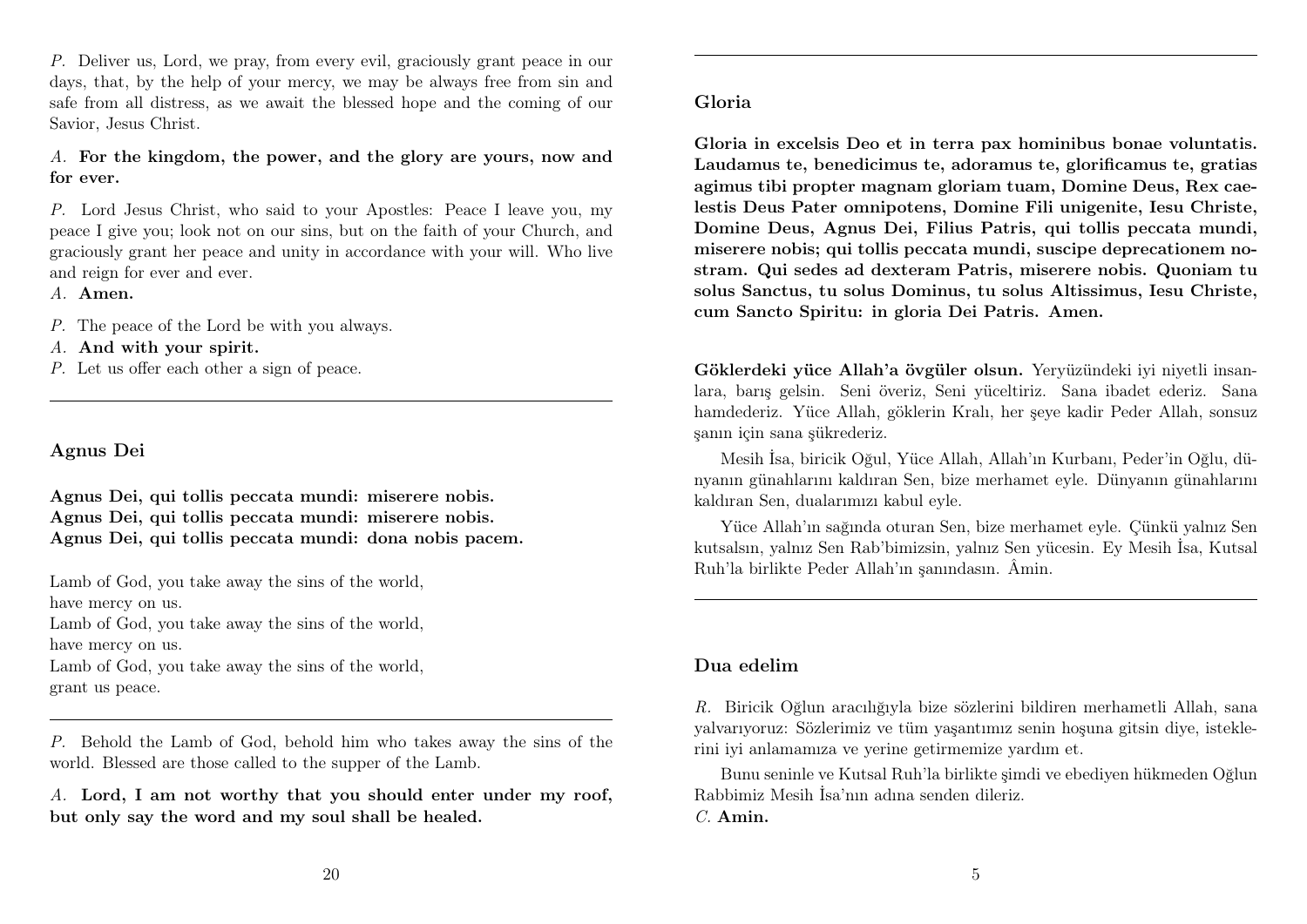# Liturgy of the Word

# First Reading

### A Reading from the first Book of Samuel 26:2, 7-9, 12-13, 22-23

In those days, Saul went down to the desert of Ziph with three thousand picked men of Israel, to search for David in the desert of Ziph. So David and Abishai went among Saul's soldiers by night and found Saul lying asleep within the barricade, with his spear thrust into the ground at his head and Abner and his men sleeping around him.

Abishai whispered to David: «God has delivered your enemy into your grasp this day. Let me nail him to the ground with one thrust of the spear; I will not need a second thrust!» But David said to Abishai, «Do not harm him, for who can lay hands on the Lord's anointed and remain unpunished?»

So David took the spear and the water jug from their place at Saul's head, and they got away without anyone's seeing or knowing or awakening. All remained asleep, because the Lord had put them into a deep slumber.

Going across to an opposite slope, David stood on a remote hilltop at a great distance from Abner, son of Ner, and the troops. He said: «Here is the king's spear. Let an attendant come over to get it. The Lord will reward each man for his justice and faithfulness. Today, though the Lord delivered you into my grasp, I would not harm the Lord's anointed.»

The word of the Lord. A. Thanks be to God.

# Responsorial Psalm *Ps 103:1-4, 8, 10, 12-13*

#### A. The Lord is kind and merciful.

Bless the Lord, O my soul; and all my being, bless his holy name. Bless the Lord, O my soul, and forget not all his benefits. A. The Lord is kind and merciful.

Allah'ım, Oğlu'nun ölümünü ve dirilişini anarak, bu ebedi hayatın ekmeğini ve kurtuluş kupasını sana sunarak şükrediyoruz; çünkü huzurunda sana hizmet etmeye bizleri layık gördün. Alçakgönüllülükle sana yalvarıyoruz: Mesih İsa'nın bedenini ve kanını paylaştığımız zaman, Kutsal Ruh'un kudretiyle hepimizin toplanmasını ve birlik içinde yaşamasını sağla.

Bütün dünyaya yayılmış olan Kilise'ni hatırla, Rab'bim, Papa Hazretleri . . . , Episkoposumuz . . . ve senin hizmetinde bulunanlarla birlikte, Kilise'ni sevginle güçlendir.

Diriliş ümidi içinde ölmüş olan kardeşlerimizi ve merhametine sığınmış olan tüm ölülerimizi hatırla. Rab'bim, onları cennete kabul eyle ve ebedi nura kavuştur. Hepimize merhametini göstermeni diliyoruz. Allah'ın Annesi, Bakire Aziz Meryem, O'nun eşi Aziz Yusuf, bu dünyada senin sevgini kazanmış olan Havariler ve Azizlerle birlikte, ebedi hayata kavuşmamızı, sevgili Oğlun Mesih İsa ile seni övmemizi ve sana ebediyen şükretmemizi sağla.

Her şeye kadir Peder Allah, Kutsal Ruh'un sağladığı birlik içinde, Mesih sayesinde, Mesih içinde ve Mesih'le birlikte, asırlar boyunca, sana şan ve övgüler olsun.

C. Amin.

# Komünyon Duası

Kurtarıcımız Mesih İsa'nın bize öğrettiği duayı iman ve güvenle söyleyelim.

Praeceptis salutaribus moniti, et divina institutione formati, audemus dicere:

Pater noster, qui es in caelis, sanctificetur nomen tuum, adveniat regnum tuum, fiat voluntas tua, sicut in caelo et in terra. Panem nostrum cotidianum da nobis hodie, et dimitte nobis debita nostra, sicut et nos dimittimus debitoribus nostris, et ne nos inducas in tentationem, sed libera nos a malo.

Göklerdeki Pederimiz, adın yüceltilsin, hükümdarlığın gelsin, göklerde olduğu gibi, yeryüzünde de senin isteğin olsun. Günlük ekmeğimizi bugün de bize ver, bize kötülük edenleri bağışladığımız gibi, sen de bağışla suçlarımızı. Bizi günah işlemekten koru ve kötülükten kurtar.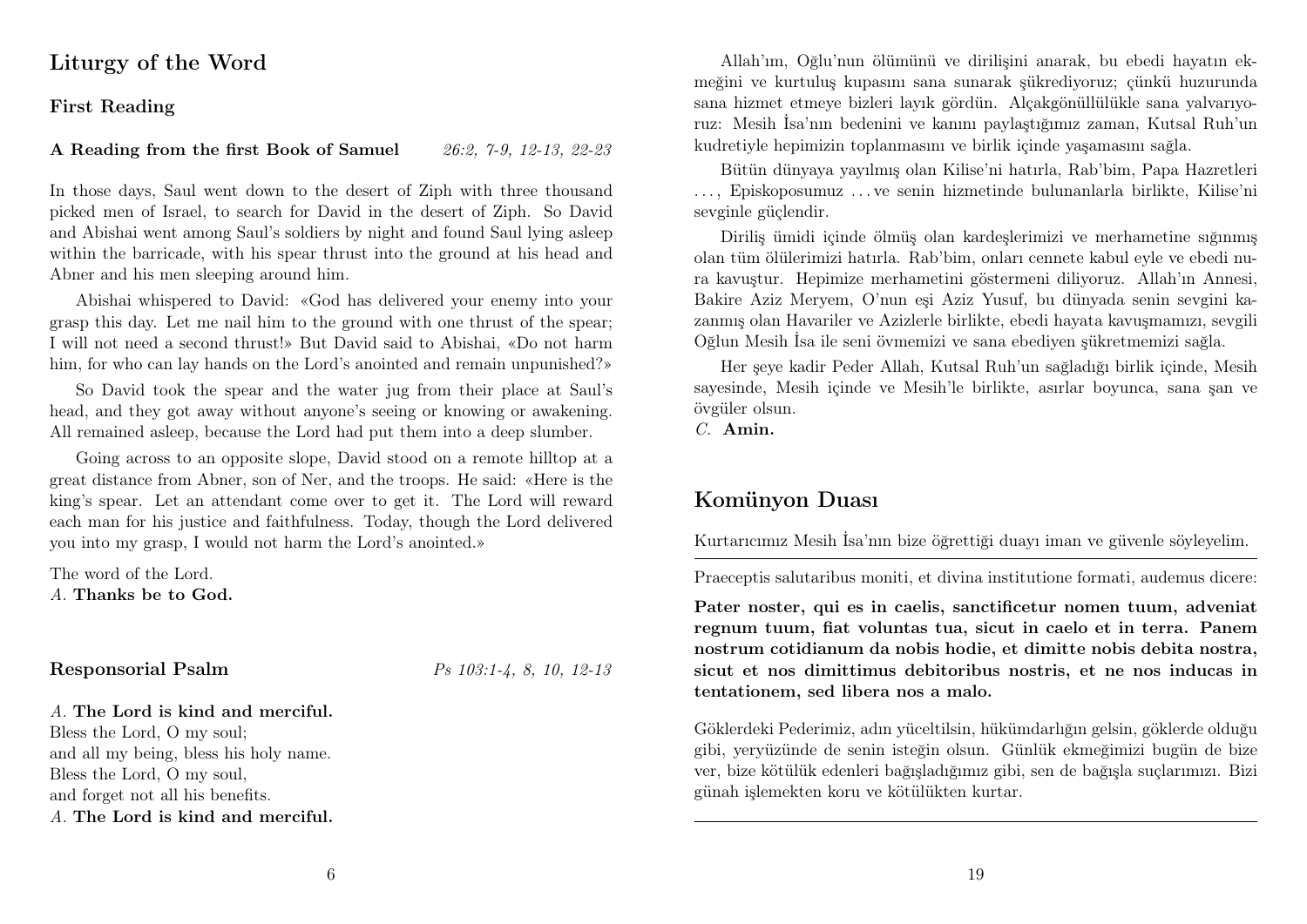Therefore, as we celebrate the memorial of his Death and Resurrection, we offer you, Lord, the Bread of life and the Chalice of salvation, giving thanks that you have held us worthy to be in your presence and minister to you. Humbly we pray that, partaking of the Body and Blood of Christ, we may be gathered into one by the Holy Spirit.

Remember, Lord, your Church, spread throughout the world, and bring her to the fullness of charity, together with  $N$ , our Pope and  $N$ , our Bishop and all the clergy.

Remember also our brothers and sisters who have fallen asleep in the hope of the resurrection, and all who have died in your mercy: welcome them into the light of your face. Have mercy on us all, we pray, that with the Blessed Virgin Mary, Mother of God, with her spouse Saint Joseph, with the blessed Apostles, and all the Saints who have pleased you throughout the ages, we may merit to be coheirs to eternal life, and may praise and glorify you through your Son, Jesus Christ.

Through him, and with him, and in him, O God, almighty Father, in the unity of the Holy Spirit, all glory and honor is yours, for ever and ever. A. Amen.

# Rite of Communion

At the Savior's command and formed by divine teaching, we dare to say:

Praeceptis salutaribus moniti, et divina institutione formati, audemus dicere: Pater noster, qui es in caelis, sanctificetur nomen tuum, adveniat regnum tuum, fiat voluntas tua, sicut in caelo et in terra. Panem nostrum cotidianum da nobis hodie, et dimitte nobis debita nostra, sicut et nos dimittimus debitoribus nostris, et ne nos inducas in tentationem, sed libera nos a malo.

Our Father, who art in heaven, hallowed be thy name; Thy kingdom come; Thy will be done on earth as it is in heaven. Give us this day our daily bread; and forgive us our trespasses as we forgive those who trespass against us; and lead us not into temptation, but deliver us from evil.

# Kutsal Kitabın Okunması

Birinci Okuma

#### Samuel'in Birinci Kitabından Sözler 26, 2.7-9.12-13.22-23

O günlerde İsrail'in kralı Saul, seçkin üç bin askerle hareket edip Davut'u izlemek için Zif Çölü'ne indi. Gece, Davut ve arkadaşı Abisayi, Saul'un ordugâhına girdiler ve kendisini ordugâhın ortasında uyurken buldular. Mızrağı başucunda yere dikili duruyordu ve ordu komutanı Abner, erler de onun etrafında uyuyorlardı.

Bunu gören Abisayi, Davut'a şöyle dedi: «Allah, bugün, düşmanını eline teslim etti. Şimdi ben, bir tek darbeyle onu kendi mızrağıyla yere çakayım. İkinci bir darbeye hiç lüzum kalmayacak.» Davut ise Abisayi'ye şu cevabı verdi: «Onu öldürme, çünkü Rab tarafından takdis edilmiş olan krala elini uzatan suçsuz kalabilir mi?»

Davut, Saul'un başucunda duran mızrağı ve su testisini aldı ve Abisayi'yle birlikte gitti. Hiç kimse bir şey görmemişti; hiç kimse bir şeyin farkına varmamıştı; hiç kimse uyanmamıştı; herkes uyumuştu, çünkü Rab onların üzerine derin bir uyku çöktürmüştü.

Davut vadinin karşı tarafına geçip uzakta, dağın tepesinde durdu ve Saul'a şöyle seslendi: «Ey kral! İşte senin mızrağın; genç uşaklarından biri gelip onu alsın! Her kim yürekli ve sadık ise, Rab ona karşılık verecektir. Rab, bugün seni bana teslim etti, ama ben, Rab'bin takdis ettiği krala dokunmak istemedim.»

İşte, Rab'bin sözleridir. C. Rab'bim, sana şükürler olsun.

Mezmur 103, 1-4.8.10.12-13

C. Allah merhametli ve şefkatlidir. Yücelt Rab'bi, ey ruhum, yüceltsin O'nun kutsal adını kalbim! Yücelt Rab'bi, ey ruhum, unutma iyiliklerinden hiç birini! C. Allah merhametli ve şefkatlidir.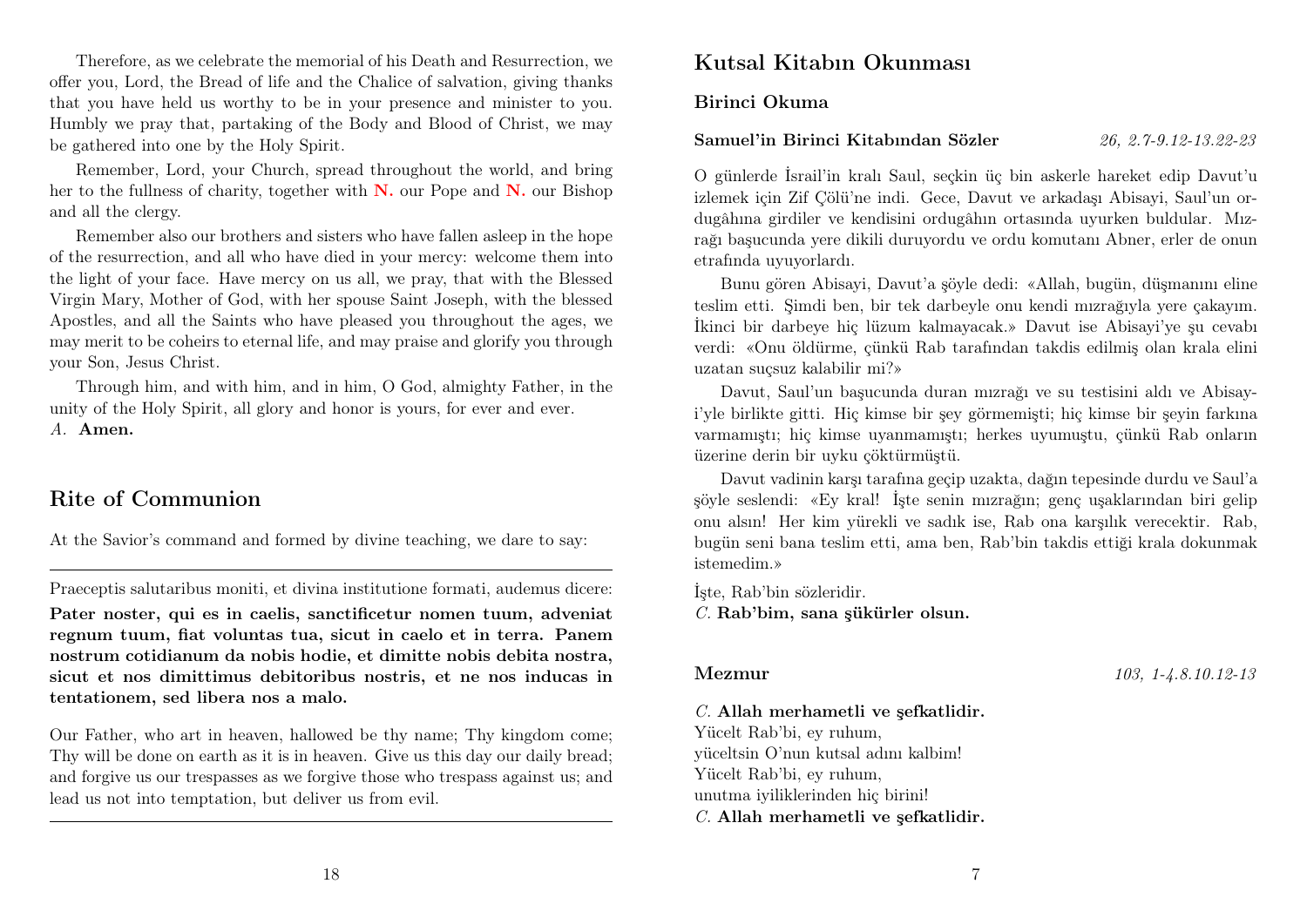He pardons all your iniquities, heals all your ills. He redeems your life from destruction, crowns you with kindness and compassion. A. The Lord is kind and merciful.

Merciful and gracious is the Lord, slow to anger and abounding in kindness. Not according to our sins does he deal with us, nor does he requite us according to our crimes. A. The Lord is kind and merciful.

As far as the east is from the west, so far has he put our transgressions from us. As a father has compassion on his children, so the Lord has compassion on those who fear him. A. The Lord is kind and merciful.

# Second Reading

A Reading from the first Letter of Saint Paul to the Corinthians 15:45-49

Brothers and sisters: It is written, The first man, Adam, became a living being, the last Adam a life-giving spirit. But the spiritual was not first; rather the natural and then the spiritual.

The first man was from the earth, earthly; the second man, from heaven. As was the earthly one, so also are the earthly, and as is the heavenly one, so also are the heavenly. Just as we have borne the image of the earthly one, we shall also bear the image of the heavenly one.

The word of the Lord. A. Thanks be to God

#### Sanctus

Sanctus, Sanctus, Sanctus Dóminus Deus Sábaoth. Pleni sunt cæli et terra glória tua. Hosánna in excélsis. Benedíctus qui venit in nómine Dómini. Hosánna in excélsis.

Kutsal, Kutsal, Kutsal, evrenin Tanrısı. Gökler ve yerler şanınla doludur. "Hosanna" göklerdeki Yüce Allah'a. Rab'bin adına gelen yüceltilsin. "Hosanna" göklerdeki Yüce Allah'a.

Rab'bimiz, gerçekten sen kutsalsın ve her mükemmelliğin kaynağısın.

Sana yalvarıyoruz, Allah'ım, bu adakların Rab'bimiz Mesih İsa'nın bedeni ve kanı olmaları için, onları Kutsal Ruh'un kudretiyle  $\mathbf{\Psi}$  kutsal kıl.

Mesih İsa ele verilip, kendi iradesiyle ölüme doğru yürüdüğü zaman, ekmeği aldı, sana şükrederek onu böldü ve Havarilerine vererek şöyle dedi:

# ALINIZ VE HEPİNİZ YİYİNİZ, BU SİZİN İÇİN KURBAN EDİLEN BENİM BEDENİMDİR.

Aynı şekilde, yemekten sonra, şarap kupasını aldı, sana şükrederek onu takdis etti ve Havarilerine vererek şöyle dedi:

ALINIZ VE HEPİNİZ BU KUPADAN İÇİNİZ, BU BENİM KANIMDIR, YENİ VE EBEDİ AHDİN KANIDIR. O, GÜNAHLARIN BAĞIŞLANMASI İÇİN SİZİN VE BÜTÜN İNSANLAR UĞRUNA DÖKÜLECEKTİR. BUNU BENİ ANMAK İÇİN YAPINIZ.

İmanın gizi büyüktür.

Rab'bimiz Mesih İsa, senin ölümünü anıyoruz, dirilişini kutluyoruz ve şanlı gelişini bekliyoruz.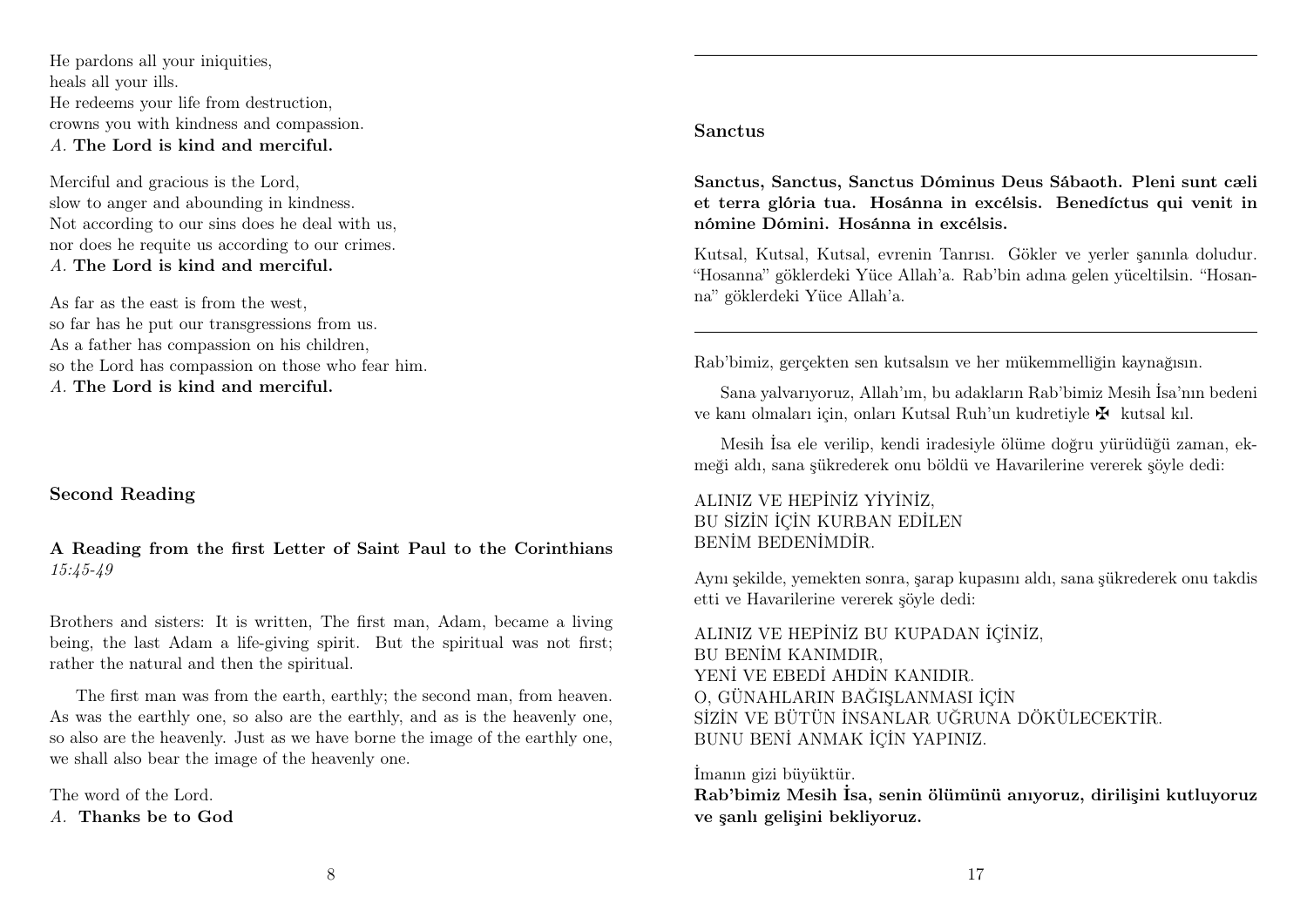## Sanctus

Sanctus, Sanctus, Sanctus Dóminus Deus Sábaoth. Pleni sunt cæli et terra glória tua. Hosánna in excélsis. Benedíctus qui venit in nómine Dómini. Hosánna in excélsis.

Holy, Holy, Holy Lord God of hosts. Heaven and earth are full of your glory. Hosanna in the highest. Blessed is he who comes in the name of the Lord. Hosanna in the highest.

You are indeed Holy, O Lord, the fount of all holiness.

Make holy, therefore, these gifts, we pray, by sending down your Spirit upon them like the dewfall, so that they may become for us the Body  $\mathbf{\ddot{F}}$  and Blood of our Lord Jesus Christ.

At the time he was betrayed and entered willingly into his Passion, he took bread and, giving thanks, broke it, and gave it to his disciples, saying:

TAKE THIS, ALL OF YOU, AND EAT OF IT: FOR THIS IS MY BODY WHICH WILL BE GIVEN UP FOR YOU.

In a similar way, when supper was ended, he took the chalice and, once more giving thanks, he gave it to his disciples, saying:

TAKE THIS, ALL OF YOU, AND DRINK FROM IT; FOR THIS IS THE CHALICE OF MY BLOOD, THE BLOOD OF THE NEW AND ETERNAL COVENANT, WHICH WILL BE POURED OUT FOR YOU AND FOR MANY FOR THE FORGIVENESS OF SINS. DO THIS IN MEMORY OF ME.

#### The mystery of faith.

We proclaim your Death, O Lord, and profess your Resurrection until you come again.

O, tüm günahlarını bağışlar ve bütün hastalıklarından seni kurtarır. Ölümden canını kurtarır, sevgi ve şefkatle seni ödüllendirir. C. Allah merhametli ve şefkatlidir.

Rab bağışlayıcı ve şefkatlidir, çabuk öfkelenmez ve merhamet doludur. Günahlarımıza göre davranmaz bize, suçlarımıza göre ceza vermez. C. Allah merhametli ve şefkatlidir.

Doğu batıdan ne kadar uzaksa, o kadar uzaklaştırır O, bizden günahlarımızı. Bir babanın çocuklarına acıdığı gibi, acır Rab, kendisinden korkanlara. C. Allah merhametli ve şefkatlidir.

# İkinci Okuma

### Aziz Pavlus'un Korintoslulara Birinci Mektubundan Sözler 15, 45-49

Kardeşlerim, Kutsal Kitap'ta şöyle yazılmıştır: «İlk insan olan Âdem, kendisine yaşam verilmiş olan bir insan idi.» Son Âdem ise yaşamı veren ruh oldu. İlk önce göksel olan değil, dünyevi olan geldi. Göksel olan sonra geldi.

İlk insan yerden gelir ve topraktır; ikinci insan göklerdendir. İlk adam nasıl topraktan olmuşsa, topraktan olanlar da öyledir. İkinci adam nasıl gökten gelmişse, gökten olanlar da öyledir. Bizler topraktan olana nasıl benzediysek, gökten gelmiş olana da benzeyeceğiz.

İşte, Rab'bin sözleridir. C. Rab'bim, sana şükürler olsun.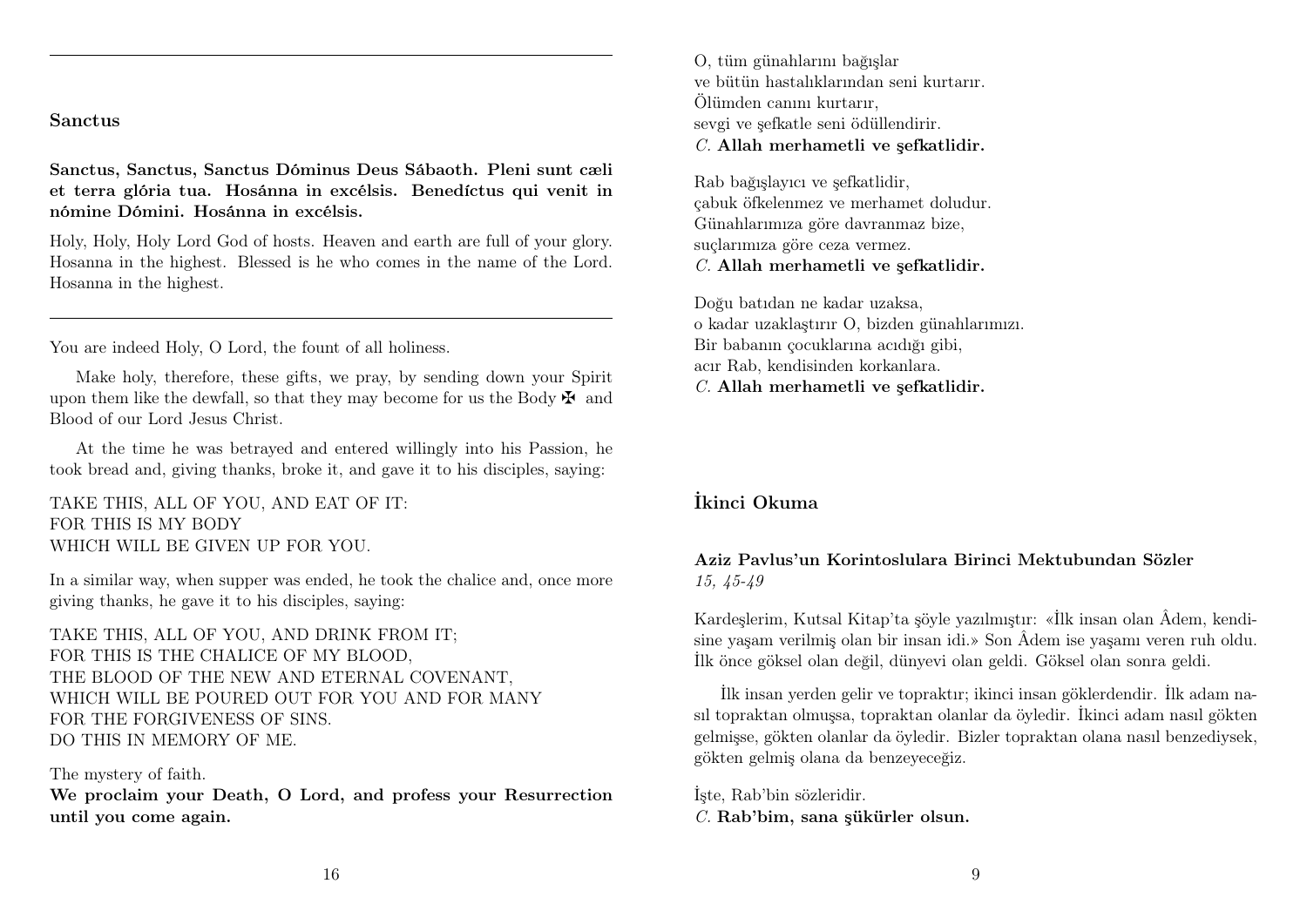# Antiphon to the Gospel  $J_n$  13:34

### Alleluia, alleluia.

I give you a new commandment, says the Lord: love one another as I have loved you.

#### Alleluia, alleluia.

# Holy Gospel

P. The Lord be with you.

## A. And with your spirit.

P. A Reading from the Holy Gospel according to Luke 6:27-38

# z A. Glory to you, O Lord.

J esus said to his disciples: «To you who hear I say, love your enemies, do good to those who hate you, bless those who curse you, pray for those who esus said to his disciples: «To you who hear I say, love your enemies, do mistreat you. To the person who strikes you on one cheek, offer the other one as well, and from the person who takes your cloak, do not withhold even your tunic. Give to everyone who asks of you, and from the one who takes what is yours do not demand it back. Do to others as you would have them do to you.

For if you love those who love you, what credit is that to you? Even sinners love those who love them. And if you do good to those who do good to you, what credit is that to you? Even sinners do the same. If you lend money to those from whom you expect repayment, what credit is that to you? Even sinners lend to sinners, and get back the same amount.

But rather, love your enemies and do good to them, and lend expecting nothing back; then your reward will be great and you will be children of the Most High, for he himself is kind to the ungrateful and the wicked. Be merciful, just as your Father is merciful.

Stop judging and you will not be judged. Stop condemning and you will not be condemned. Forgive and you will be forgiven. Give, and gifts will be given to you; a good measure, packed together, shaken down, and overflowing, will be poured into your lap. For the measure with which you measure will in return be measured out to you.»

The Gospel of the Lord.

A. Praise to you, Lord Jesus Christ.

— Allah'ın nimetlerini görmeyen insanların, aldıkları lütufları fark edip yaşamlarını sonsuza dek değiştirebilmeleri için Rab'be dua edelim.

R. Merhametli Allah, senin merhametine umut bağlayan kullarının yardımına gel: Bu yaşamda onlara senin gücün destek olsun ve onları ebedi mutluluğa kavuştur. Bunu Rabbimiz Mesih İsa'nın adına senden dileriz. C. Amin.

# Şükran Duası

R. Kardeşlerim, Allah'ın benim ve sizin kurbanınızı sevgiyle kabul etmesi için, hep beraber dua edelim.

C. Allah, kendi adının şanı ve yüceliği, bizim ve tüm Kilisenin iyiliği için senin ellerinden bu kurbanı kabul etsin.

# Adaklar üzerine Dua

R. Rabbim, imanımızın ifadesi olan bu adakları kabul et. Sana yalvarıyoruz: Sunduğumuz bu adaklar, hem senin adını yüceltsin hem de kurtuluşumuzu gerçekleştirsin. Bunu Rabbimiz Mesih İsa'nın adına senden dileriz.

C. Amin.

- R. Rab sizinle olsun.
- C. Ve sizin ruhunuzla.
- R. Kalplerimizi Allah'a yükseltelim.
- C. Kalplerimiz Rab iledir.
- R. Rab'bimiz Allah'a şükredelim.
- C. Gerçekten bu doğru ve gereklidir.

R. Ebedi ve kadir Allah, Kutsal Peder her zaman ve her yerde, Rabbimiz Mesih İsa'nın adına seni övmek ve sana şükretmek bir görevdir ve bir selamet yoludur.

Sen, merhametinle dünyayı o kadar çok sevdin ki, günah hariç her hususta beşeri tabiatımızı paylaşması için bize Kurtarıcı olarak öz Oğlu'nu gönderdin. Bu sayede, Oğlun'da hoşnut olduğun ne varsa bizde de bulabildin ve itaatsizlik günahı yüzünden ihlal edilen sevgi antlaşmasını, itaatkar Oğlun sayesinde yeniden tesis ettin.

Bunun için Melekler ve bütün Azizlerle beraber, yüce haşmetini yüceltiriz ve daima deriz ki: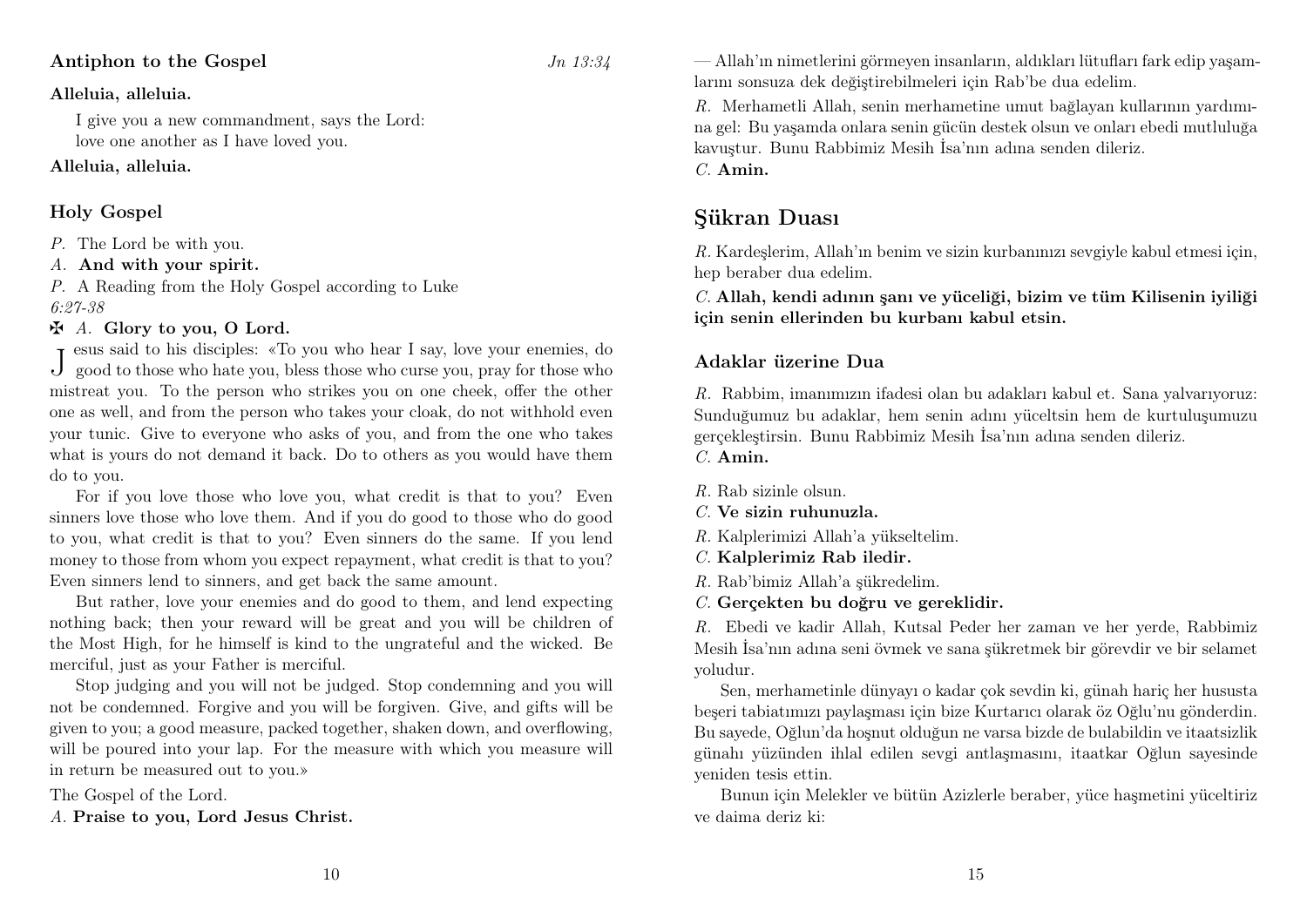— For those who have died, that they will see the face of God. Let us pray to the Lord.

P. Lord God, Father of us all, hear the prayers we make to you for every member of the human family. Please forgive our sins, heal our ills, redeem our lives and receive our thanksgiving through Christ our Lord. A. Amen.

# Liturgy of the Eucharist

P. Pray, brethren, that my sacrifice and yours may be acceptable to God, the almighty Father.

A. May the Lord accept the sacrifice at your hands for the praise and glory of his name, for our good and the good of all his holy Church.

# Prayer over the Offerings

P. As we celebrate your mysteries, O Lord, with the observance that is your due, we humbly ask you, that what we offer to the honor of your majesty may profit us for salvation. Through Christ our Lord.

A. Amen.

- P. The Lord be with you.
- A. And with your spirit.

P. Lift up your hearts.

- A. We lift them up to the Lord.
- P. Let us give thanks to the Lord our God.
- A. It is right and just.

P. It is truly right and just, our duty and our salvation, always and everywhere to give you thanks, Lord, holy Father, almighty and eternal God.

For you so loved the world that in your mercy you sent us the Redeemer, to live like us in all things but sin, so that you might love in us what you loved in your Son, by whose obedience we have been restored to those gifts of yours that, by sinning, we had lost in disobedience.

And so, Lord, with all the Angels and Saints, we, too, give you thanks, as in exultation we acclaim:

# Alleluya! Alleluya!

Mesih İsa şöyle dedi: «Size yeni bir emir veriyorum: Birbirinizi seviniz. Sizi sevdiğim gibi, siz de birbirinizi seviniz.»

Alleluya! Alleluya!

# Kutsal İncil

- $R$ . Rab sizinle olsun.
- C. Ve sizin ruhunuzla.
- R. Aziz Luka tarafından yazılan Mesih İsa'nın İncil'inden Sözler
- 6, 27-38
- $\mathbf{\Phi}$  C. Rab'bimiz Mesih İsa, sana övgüler olsun

O günlerde, Mesih İsa kendisini dinleyenlere şöyle dedi: «Sizlere şunu söylüyorum: Düşmanlarınızı sevin, sizden nefret edenlere iyilik yapın, size lânet edenler için iyilik dileyin, size hakaret edenler için dua edin. Biri yanağına vurursa, öbürünü de uzat. Biri abanı alırsa, gömleğini de almasından esirgeme. Biri senden bir şey dilerse, onu ver ve biri senden bir şey almışsa, onu geri isteme. İnsanların size nasıl davranmasını istiyorsanız, siz de öyle davranın.

Eğer yalnız sizi sevenleri severseniz, bu size ne övgü kazandırır? Günahkârlar da kendilerini sevenleri severler. Eğer size iyilik yapanlara iyilik yaparsanız, bu size ne övgü kazandırır? Günahkârlar da, verdikleri kadarını geri almak koşuluyla günahkârlara ödünç verirler.

Ama sizler düşmanlarınızı sevin, iyilik yapın, hiçbir karşılık beklemeden ödünç verin. Karşılığınız büyük olacak, en yüce olan Allah'ın evlatları olacaksınız; çünkü O, nankör ve kötü kişilere karşı iyi yüreklidir. Peder'iniz merhametli olduğu gibi, siz de merhametli olun.

Yargılamayın, siz de yargılanmayacaksınız. Mahkûm etmeyin, siz de mahkûm olmayacaksınız. Bağışlayın, size de bağışlanacaktır. Verin, size de verilecektir. İyice bastırılmış, silkelenmiş ve taşmış, dolu bir ölçekle kucağınıza boşaltılacaktır. Çünkü hangi ölçekle ölçerseniz, size de aynı ölçek uygulanacaktır.»

Dinlediğimiz bu kutsal sözler için Rab'be şükredelim. C. Rab'bimiz Mesih İsa, sana şükürler olsun.